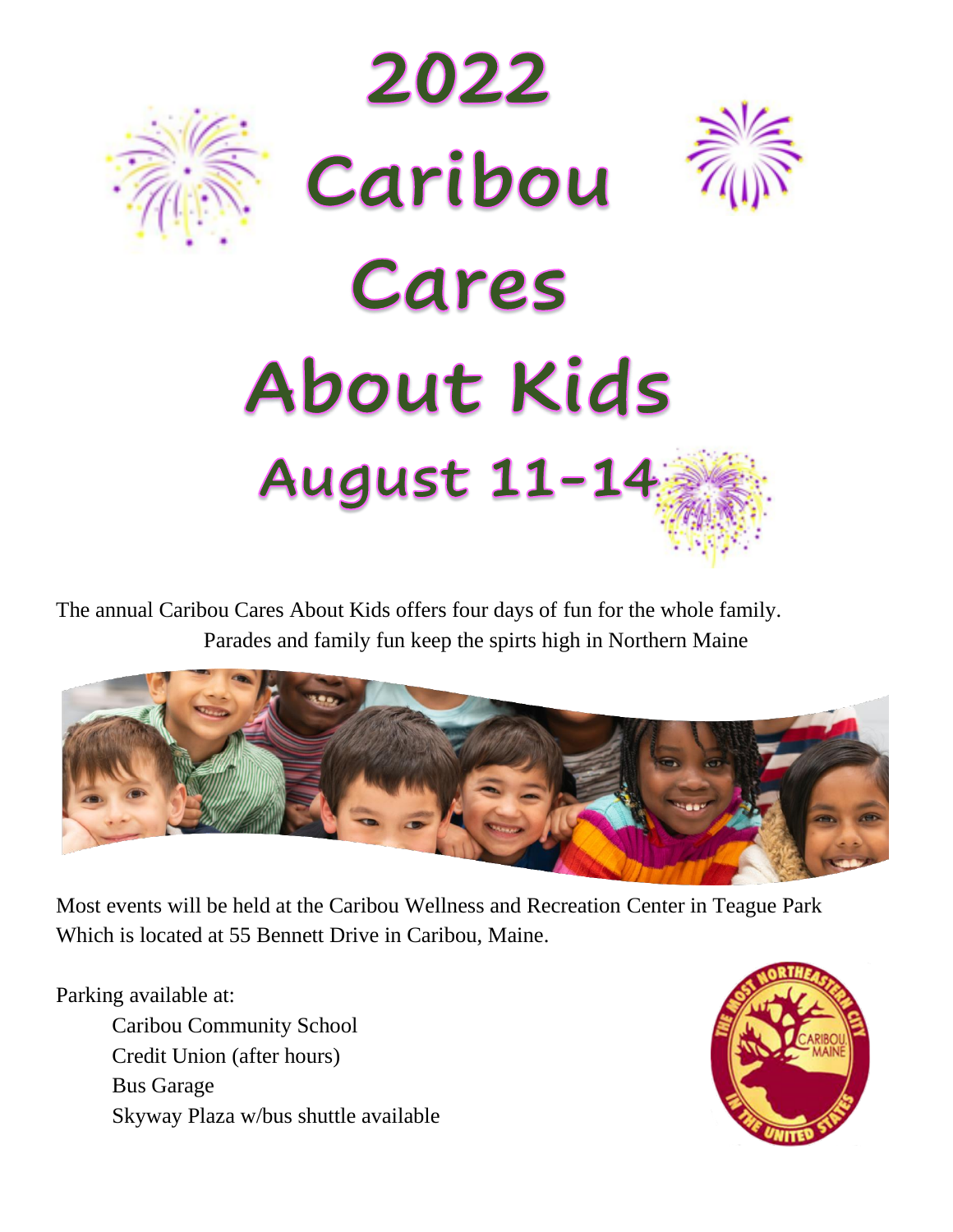# **Thursday, August 11th**

| $12-9$ pm     | Food and Carnival Games. Inflatable Bounce House inside the Rec Gym.                            |
|---------------|-------------------------------------------------------------------------------------------------|
|               | Playground and Splash Pads are open w/changing area available.                                  |
|               | Game Warden Wildlife & Fisheries display                                                        |
| $12-2pm$      | Tie Dye T-shirt and Hotdog lunch                                                                |
| 3pm           | Story time with the Caribou Library in Rec center activity room. Kids get to meet the character |
|               | from the story!                                                                                 |
| $5-7$ pm      | Face Painting                                                                                   |
| $6-9$ pm      | Dunking Booth & vendors                                                                         |
| $6-9$ pm      | <b>REMAX Hot Air Balloon Rides</b>                                                              |
| $\sim$ $\sim$ |                                                                                                 |

- **6–8pm** Character Theme Day Meet Mickey & Minnie Mouse
- **6-9pm** Thursday on Sweden Band Wally & the Virginian's

# **Friday, August 12th**

| Basketball Hot Shot Competition (outside courts) *Preregistration required |
|----------------------------------------------------------------------------|
|                                                                            |
|                                                                            |
|                                                                            |
|                                                                            |
|                                                                            |
|                                                                            |

# **Saturday, August 13th**

| $12-9$ pm             | Food and Carnival Games. Inflatable Bounce House inside the Rec Gym                                         |
|-----------------------|-------------------------------------------------------------------------------------------------------------|
|                       | Aroostook County Fireman's Muster (start time to be announced)                                              |
|                       | Playground and Splash Pads are open w/changing area available.                                              |
|                       | Game Warden Wildlife & Fisheries display                                                                    |
| $12-4pm$              | Caribou Police Department Impaired driving obstacle course                                                  |
| $12-8pm$              | Maine Army National Guard Obstacle Course                                                                   |
| 2 <sub>pm</sub>       | Aroostook Football League Punt, Pass, & Kick Competition *Preregistration required                          |
| 1 <sub>pm</sub>       | Cornhole Tournament (Kids w/ age brackets) * <b>Preregistration required</b>                                |
| $1 - 4pm$             | Character Theme Day – Meet the Paw Patrol Fire Dog <i>Marshall &amp;</i> Paw Patrol Police Dog <i>Chase</i> |
| 3:30 <sub>pm</sub>    | Candy Grab on Basketball Court                                                                              |
| 5:30pm                | Caribou Cares Parade with the Fireman's Muster parade – include a rolling classic car show                  |
|                       | where the cars are in the parade                                                                            |
|                       | Anah Shrine Clowns following the Parade will go to the carnival for a meet $\&$ greet with kids             |
| $7:30-9:30 \text{pm}$ | (approx.) Classic Car Show on Bennett Drive following Parade.                                               |
| 8-9:30pm              | Comedian Justin McKinney live on stage                                                                      |